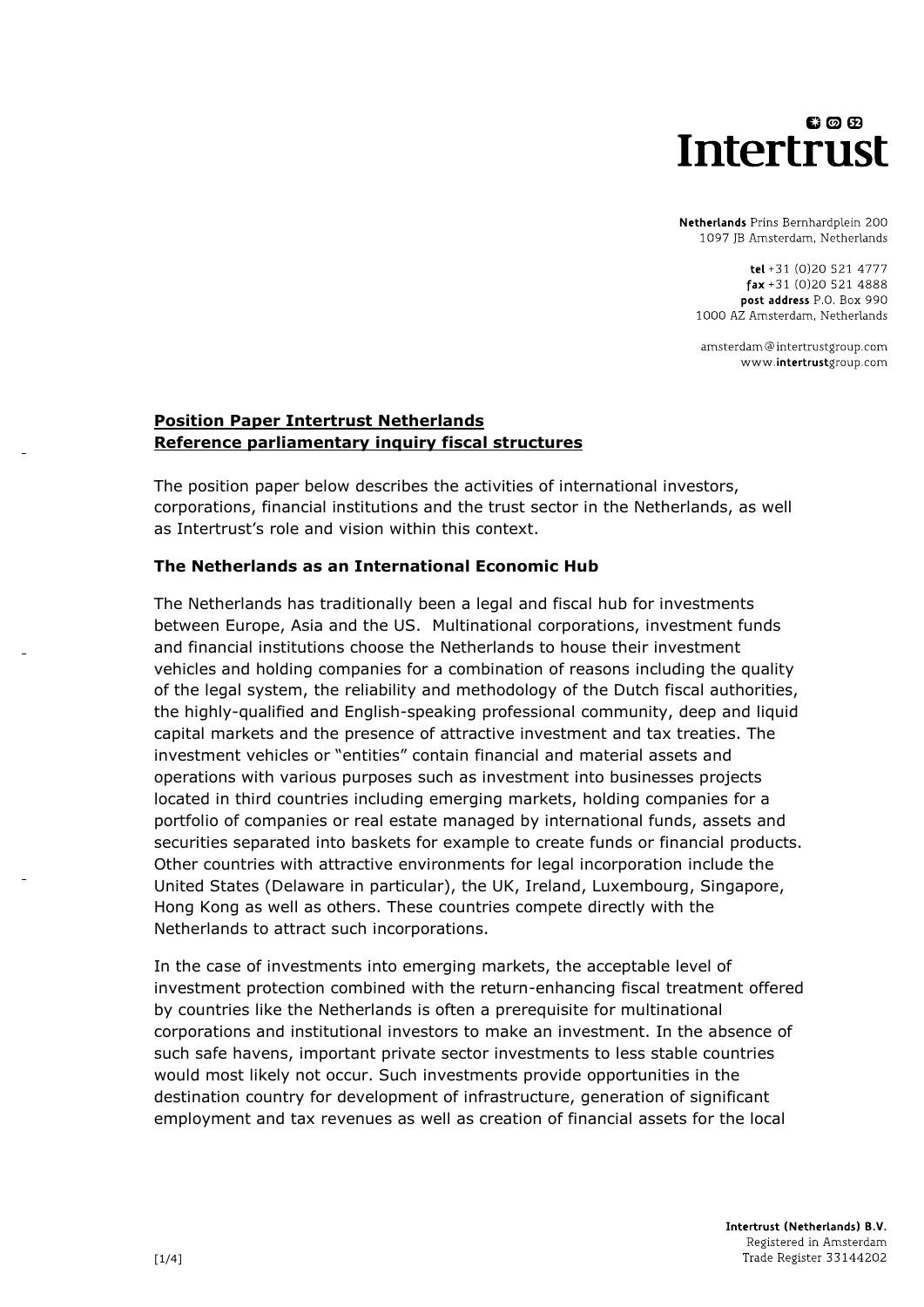government, who is almost always a participant in the investment. The investment and tax treaties in place between the Netherlands and these countries are often superior to other alternatives, and offer protection acceptable to the host countries which give co-financiers in such projects sufficient comfort.

Private equity and real estate funds are another important user of legal entities in the Netherlands. Their entities hold the companies and the financial assets which are required for the proper functioning of their funds. The investment and tax treaties which benefit them result in a lower tax burden than would otherwise be the case. Over time, the tax benefits to such funds have been limited by recent BEPS-derived regulation limiting the deduction of interest expense and phasing out the use of certain instruments like the CV-BV structure. The shareholders of these private equity and real estate funds include public and private pension funds, university endowments and other institutional investors across the globe and here in the Netherlands.

The Netherlands is an attractive jurisdiction for setting up legal entities, so-called special purpose vehicles, in structured finance transactions. These SPVs are used in both cross border financing transactions as well as in domestic financing transactions. Many regulated European investors are, based on domestic regulations, required to invest in securities which fall under European securities law. The Netherlands is a member state of the European Union, which makes a Dutch SPV attractive to European investors. Non-European multinational corporations, investment funds and financial institutions often use a Dutch SPV to tap European capital markets by issuing debt instruments and as such attract European investors.

The direct economic impact of the attractiveness of the Netherlands for legal incorporations is the related portion of employment and revenues generated by the Dutch legal, financial and fiscal advisory community, the accounting community, the banking community and the trust community. Indirectly, of course, the welfare of these professionals affects the rest of the economy in terms of growth and consumer spending but also in the competitiveness and depth of the Dutch professional community. The trust sector in the Netherlands provides a regulated and well-developed infrastructure through which these activities can be conducted. The trust sector's role is to ensure that companies incorporating entities here do so responsibly and correctly, meeting all obligations imposed on them by the Netherlands. The presence of a high-quality trust sector is an important component in the international competitiveness of the Netherlands for legal incorporations.

Where a company or financial institution establishes operations or its physical headquarters is a separate decision, which is sometimes linked to where their legal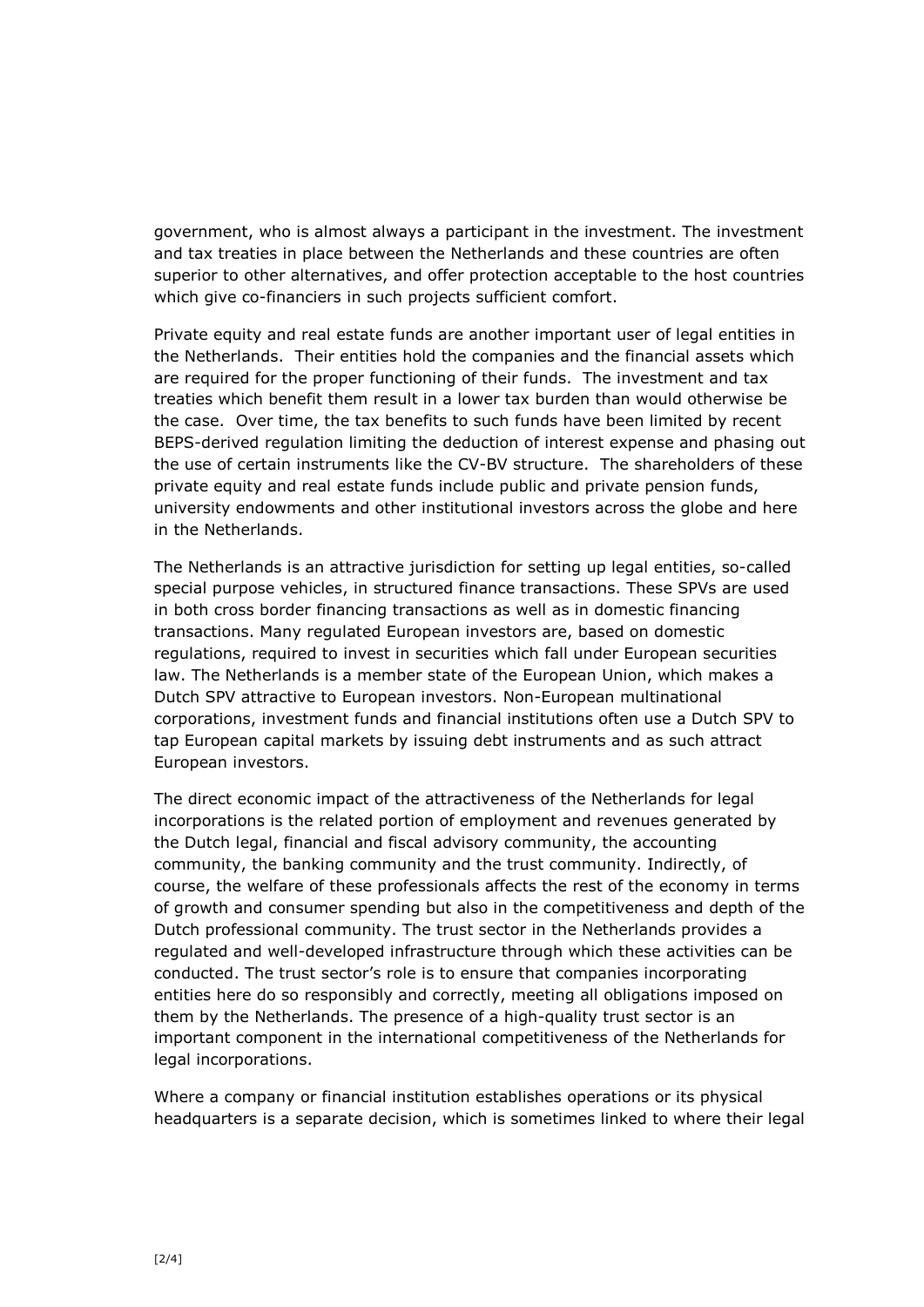incorporation sits. The characteristics that drive this decision, including the availability of qualified personnel, the accessibility and quality of infrastructure, but also ability to offer top management talent competitive remuneration packages and the ability to provide internationally competitive education to their children. When these variables are aligned, the choice of operational centers and the choice for legal domicile are more likely to be in the same location. The UK and the US are examples of countries which have been very successful in creating environments attractive to both. We see that in some cases, a legal entity being domiciled in the Netherlands does lead to a subsequent decision to also start operations in the Netherlands.

The competitive landscape between countries is changing. The UK will likely be an even fiercer competitor once it leaves the EU and is no longer bound by its restrictions. Clearly, Dutch society seems to be grappling with the decision of remaining competitive versus conforming to the desires of the EU to minimize the differences between the member states. There is a lot at stake for the future of the Netherlands in being attractive to corporations and investors as a location both for legal domiciliation and operational establishment.

## **Intertrust**

Intertrust is a global leader in the trust, corporate and funds services sector, present in 30 countries. We provide outsourced legal and financial administration services which keep our clients' entities in good standing. We employee more than 2500 people globally, 570 of whom are in the Netherlands. Approximately 30% of our 2016 revenues came from the Netherlands. We seek to maintain our position as a global leader in our industry while building a sustainable business. We achieve this by creating a balanced relationship with all Intertrust stakeholders including employees, clients, business partners, investors, the communities we operate in and society at large.

We are highly aware of our role as gatekeeper to the global financial infrastructure. We recognize that by assisting reputable companies, financial institutions, funds and private individuals in complying with their legal, financial and regulatory reporting obligations, we are creating conditions for the sound, transparent and lawful conduct of international trade and investment. Making choices about who we serve and how we serve them is an important part of this process. We therefore consider compliance and integrity within a stringent regulatory environment to be an integral part of our business identity.

At Intertrust we adhere not only to the letter but also the spirit of laws and treaties, including those which govern our client's dealings. We know our clients and the business they operate in, and do careful and continuous checks to verify